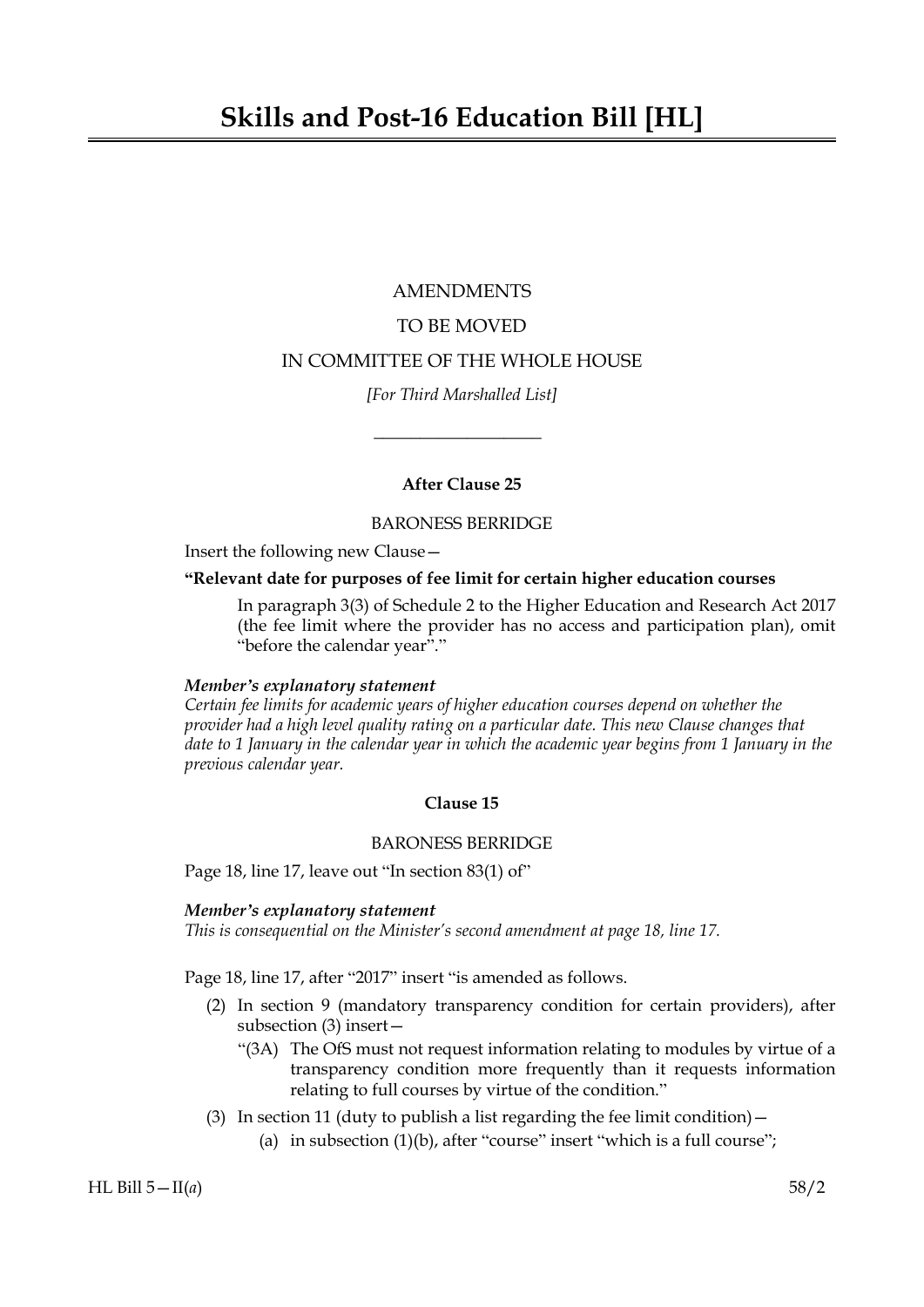#### **Clause 15** *- continued*

- (b) in subsection (2), after "qualifying course" insert "which is a full course";
- (c) in the heading, after "condition" insert "in connection with full courses".
- (4) In section 65 (duty to publish higher education information)—
	- (a) in subsection (3), after "information" insert ", where it relates to full courses,";
	- (b) after subsection (3) insert—
		- "(3A) The information, where it relates to modules, must be published—
			- (a) at appropriate times, but
			- (b) no more frequently than once a year.";
	- (c) in subsections  $(5)$ ,  $(6)$  and  $(7)$ , after " $(3)$ " insert ",  $(3A)$ ".
- (5) In section 83(1)"

# *Member's explanatory statement*

*This amendment ensures that certain requirements for higher education providers, and the Office for Students or a designated body, about providing and publishing information are no greater in relation to modules than to full courses, and that the requirement for the Office for Students to publish fee limits applies only in relation to full courses.*

Page 18, line 23, leave out from "course" to end of line 24 and insert ", where it is undertaken otherwise than as part of that course;".

- (6) In section 85 (definitions)—
	- (a) in subsection  $(1)$ , at the appropriate place insert  $-$ 
		- ""full course" means a higher education course that is not a module of another higher education course;";
	- (b) after subsection (1) insert—
		- "(1A) References in this Part to modules (except in relation to references to the full course of which the module forms part) are to modules which are—
			- (a) modules of full courses, but
			- (b) undertaken otherwise than as part of those courses.""

#### *Member's explanatory statement*

*This amendment clarifies that the two categories of higher education course for the purposes of Part 1 of the Higher Education and Research Act 2017 are full courses and modules of full courses where they are undertaken otherwise than as part of full courses, and defines references to modules accordingly.*

#### **Clause 26**

### BARONESS BERRIDGE

Page 31, line 12, after "15" insert "(5)"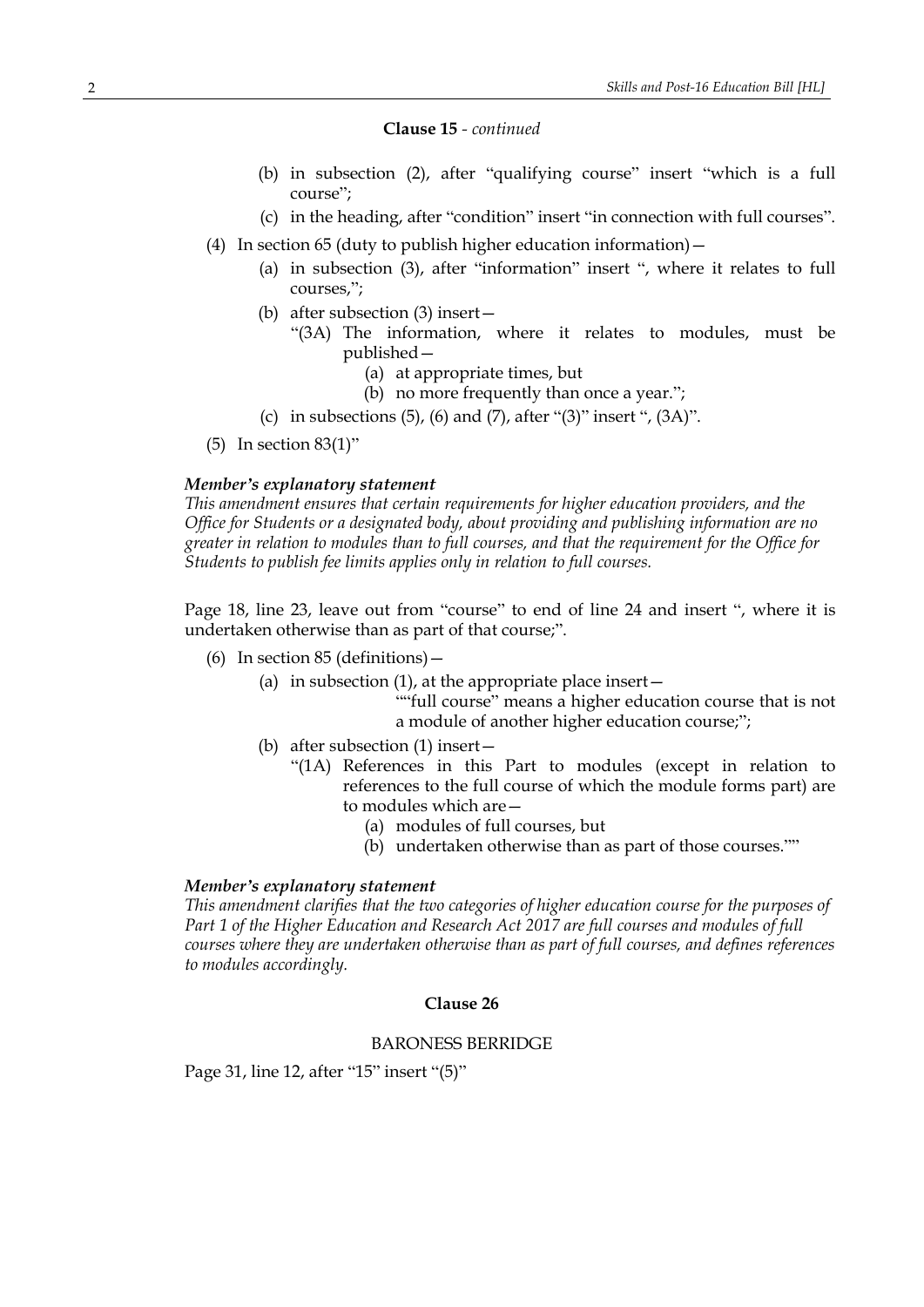#### *Member's explanatory statement*

*The effect of this amendment and the Minister's amendment at page 31, line 20 is that the amendments of the Higher Education and Research Act 2017 made by Clause 15 have the same extent as the provision of that Act which they amend.*

Page 31, line 20, after "15" insert "(5)"

#### *Member's explanatory statement*

*See the explanatory statement for the Minister's amendment at page 31, line 12.*

## **Clause 27**

## BARONESS BERRIDGE

Page 31, line 24, leave out "25" and insert "(*Relevant date for purposes of fee limit for certain higher education courses*)"

#### *Member's explanatory statement*

*This amendment provides for the new Clause (Relevant date for purposes of fee limit for certain higher education courses) to come into force 2 months after the Act is passed.*